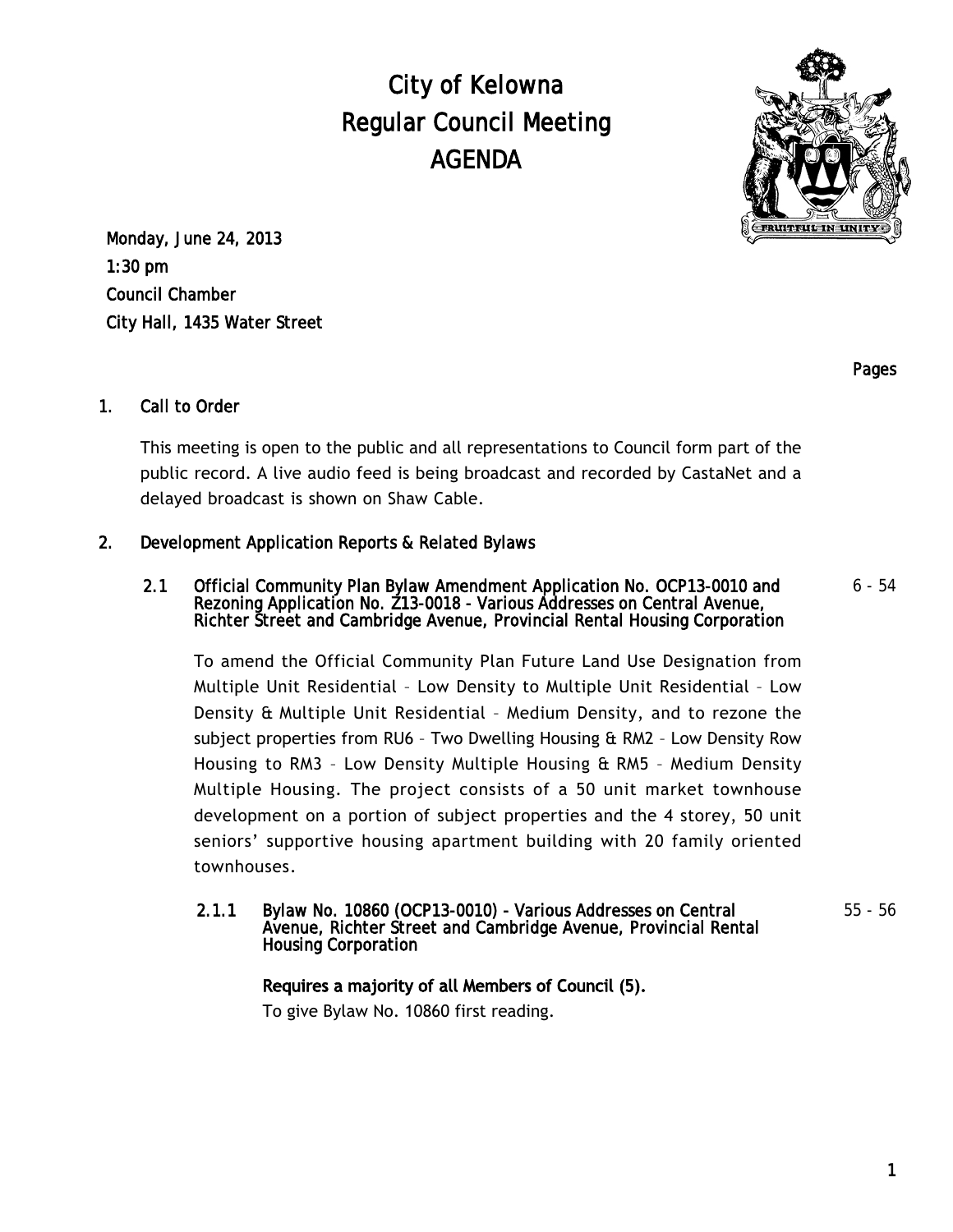# 2.1.2 Bylaw No. 10861 (Z13-0018) - Various Addresses on Central Avenue, Richter Street and Cambridge Avenue 57 - 58 To give Bylaw No. 10861 first reading. 2.2 Rezoning Application No. Z11-0051 - 2641 Longhill Road, Richard & Walter Denman 59 - 71

To amend the Zoning Bylaw from RR2 - Rural Residential 2 zone to RR2c - Rural Residential 2 with Carriage House zone in order to legalize an existing carriage house on the subject property.

#### 2.2.1 Bylaw No. 10862 (Z11-0051) - 2641 Longhill Road, Richard & Walter Denman 72 - 72

To give Bylaw No. 10862 first reading.

#### 2.3 Official Community Plan Bylaw Amendment Application No. OCP13-0006 and Rezoning Application No. Z13-0007, Supplemental Report - 3505 Lakeshore Road, Timothy Pinnell & Judith Kopan 73 - 99

To include the property located at 3505 Lakeshore Road to the proposal to amend the Official Community Plan Future Land Use Designation from Single / Two Unit Residential to Multiple Unit Residential – Low Density for the property located at 3510 Landie Road, and to rezone all of the subject properties from RU6 – Two Dwelling Housing to the RM3 – Low Density Multiple Housing zone in order to accommodate a 38 unit proposed row housing development.

2.3.1 Bylaw No. 10843 (OCP13-0006) - 3505 Lakeshore Road, Timothy Pinnell & Judith Kopan 100 - 100

## Requires a majority of all Members of Council (5).

To amend Bylaw No. 10843 at first reading.

2.3.2 Bylaw No. 10844 (Z13-0007) - 3505 Lakeshore Road, Timothy Pinnell & Judith Kopan 101 - 101

To amend Bylaw No. 10844 at first reading.

#### 2.4 Development Permit Application No. DP13-0079 - 1360 Ellis Street, City of **Kelowna** 102 - 131

To consider a Development Permit for the form and character of the proposed library parkade expansion.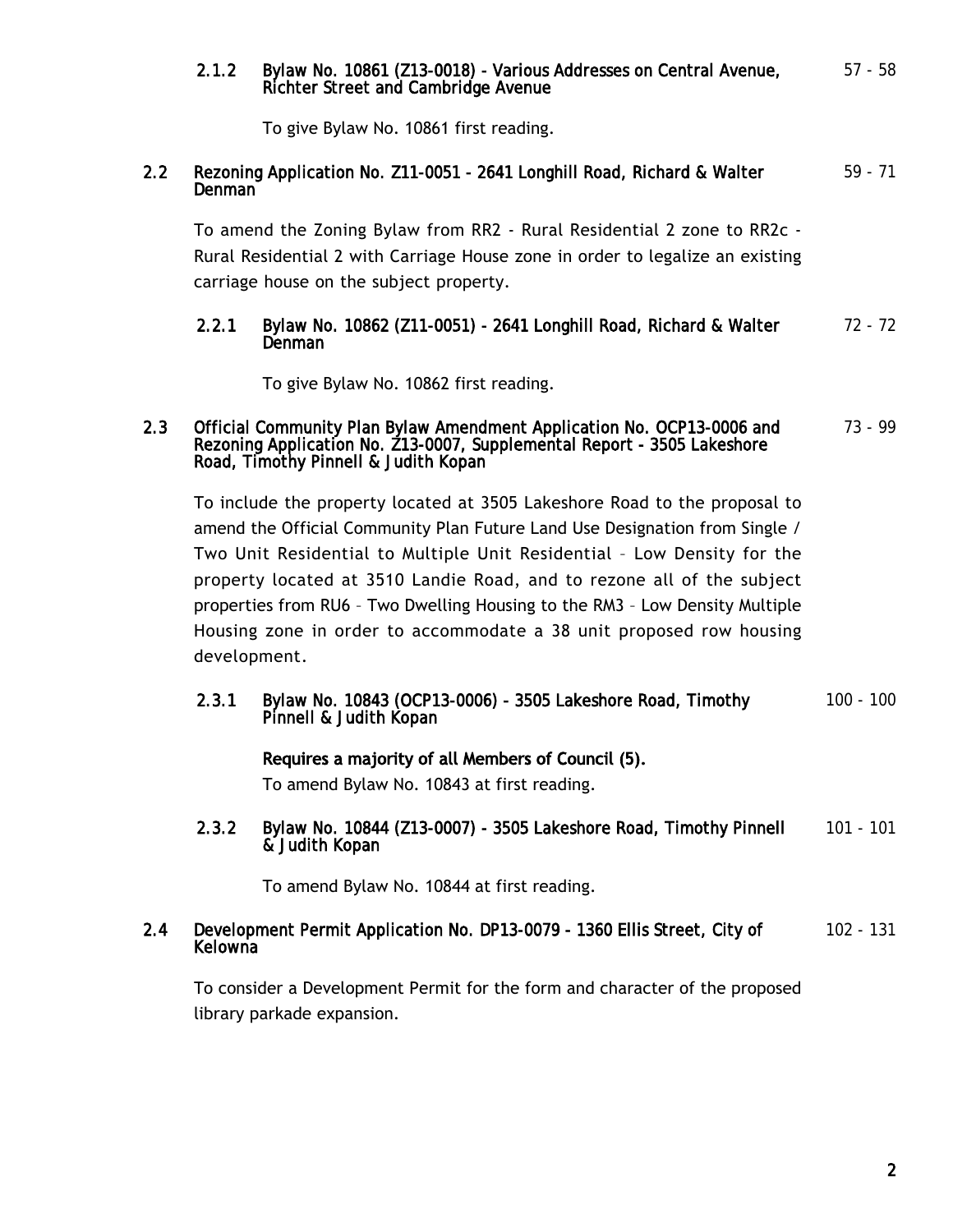# 3. Non-Development Reports & Related Bylaws

## 3.1 Emergency Mutual Aid Agreement 132 - 157

To renew the Emergency Mutual Aid Agreement for between the City of Kelowna and the Regional District of Central Okanagan (RDCO), District of West Kelowna, District of Lake Country and the District of Peachland for a five (5) year term.

# 3.2 Fire & Life Safety Bylaw 158 - 173

The Fire Prevention Regulation Bylaw No. 6110-88, Fireworks Bylaw No. 8789 and the Petroleum Products Storage Tank Bylaw No. 8267 required updating, and has been consolidated to form the new Fire and Life Safety Bylaw No. 10760.

|  |  | 3.2.1 Bylaw No. 10760 - Fire & Life Safety Bylaw | 174 - 222 |
|--|--|--------------------------------------------------|-----------|
|--|--|--------------------------------------------------|-----------|

To give Bylaw No. 10760 first, second and third readings.

#### 3.2.2 Bylaw No. 10761 - Amendment No. 6 to Bylaw Notice Enforcement Bylaw No. 10475 223 - 229

To give Bylaw No. 10761 first, second and third readings.

## 3.3 Frequency of Fire Inspections 230 - 232

The current frequency of fire inspections policy requires a variety of fire inspection frequencies based Occupancy Classification. Staff recommends adjusting the frequency of fire inspections based on level of risk and compliance by occupancy classification

### 3.4 Transit 3 Year Service Plan 2014-16 233 - 263

To receive as information a strategy for public transit expansions from 2014 to 2016 and to receive Council support to have BC Transit enter into an agreement with UBCM for one-time supplemental funding provided from Federal Gas Taxes.

## 3.5 Transit Revenue Sharing Agreement 264 - 266

Transit system revenue is collected system wide (cash fares, pass sales, UPASS, bus advertising) and is retained by the municipal partners with distribution on an agreed upon basis. All local governments now have their own transit operating agreements so the existing 2002 agreement needs to be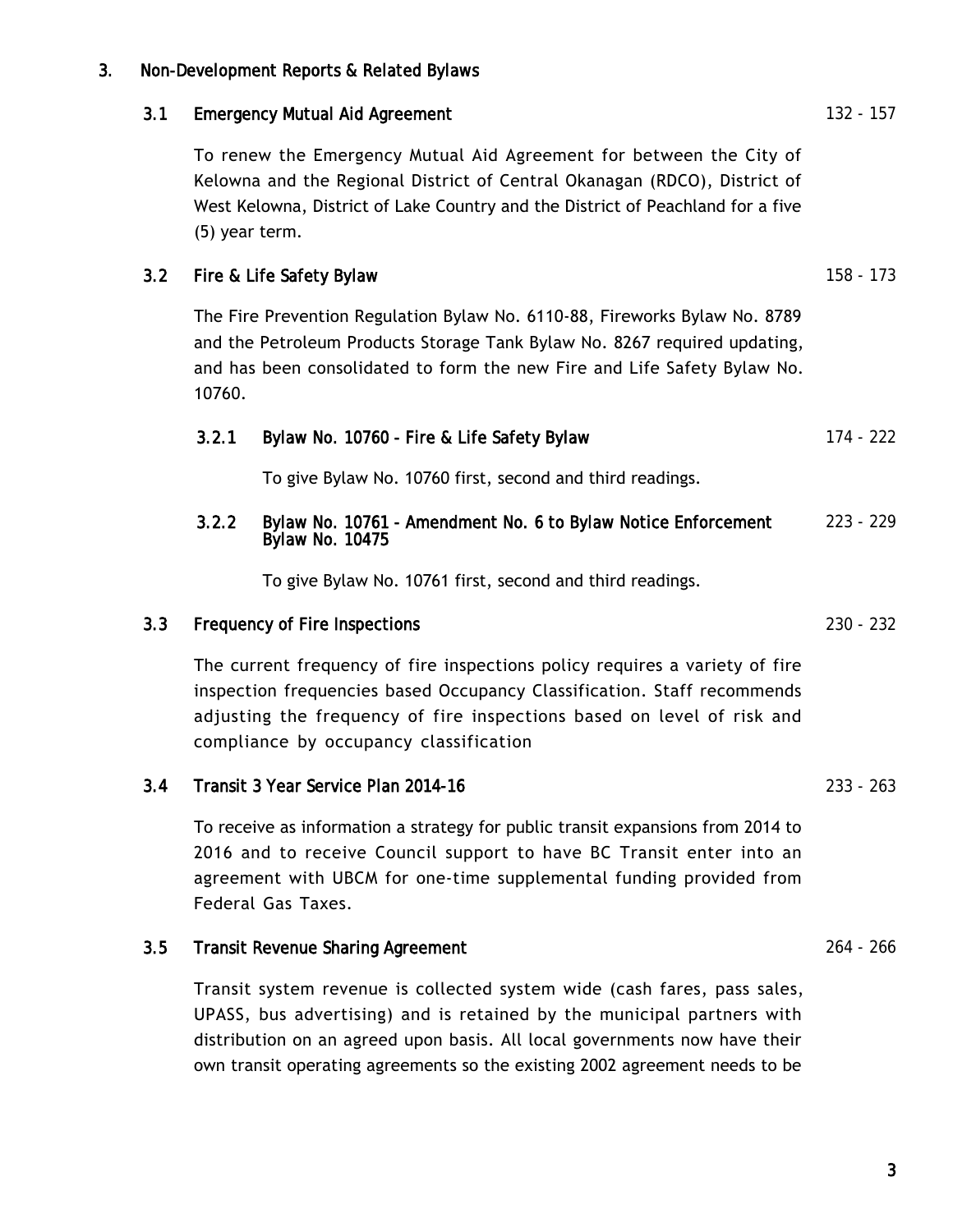updated to include the new partners. The method of splitting revenue also needs to be changed to a new agreed upon practice to respond to data capabilities and the principles of equity for all partners within the system. This report proposes a new method of revenue splitting (75% ridership based and 25% service hour based) to be applied effective May 1, 2013.

# 3.6 2012 Annual Report 267 - 369

To meet legislated reporting requirements for annual financial statements and provide contextual information for the data contained in the remuneration reports.

# 3.7 Strategic Community Investment Funds 370 - 371

To provide Council with information on the Strategic Community Investment Funds program for 2012.

# 3.8 Kelowna Paddle Centre 372 - 377

To seek Council's support for staff to allow the Kelowna Outrigger Canoe Club Association to apply for a temporary use permit for use of 3050 Abbott Street as the location for the Kelowna Paddle Centre. In addition, that Council authorizes staff to continue discussions with the Kelowna Outrigger Canoe Club Association towards the development of an agreement for the temporary use of this property.

## 3.9 Fleet Management 378 - 393

The purpose of the report is to provide City Council information on the implementation of a Fleet Management System.

# 3.10 John Hindle Drive, Phase 2 Land Update 394 - 395

To update Council with respect to the land component of John Hindle Drive Phase 2 from the new Landfill Entrance, to UBCO.

# 3.11 Official Community Plan Indicators 396 - 409

To assess progress on achieving the objectives of the Official Community Plan. This is the second Official Community Plan Indicators report, containing a baseline as well as two successive years worth of data.

# 4. Mayor and Councillor Items